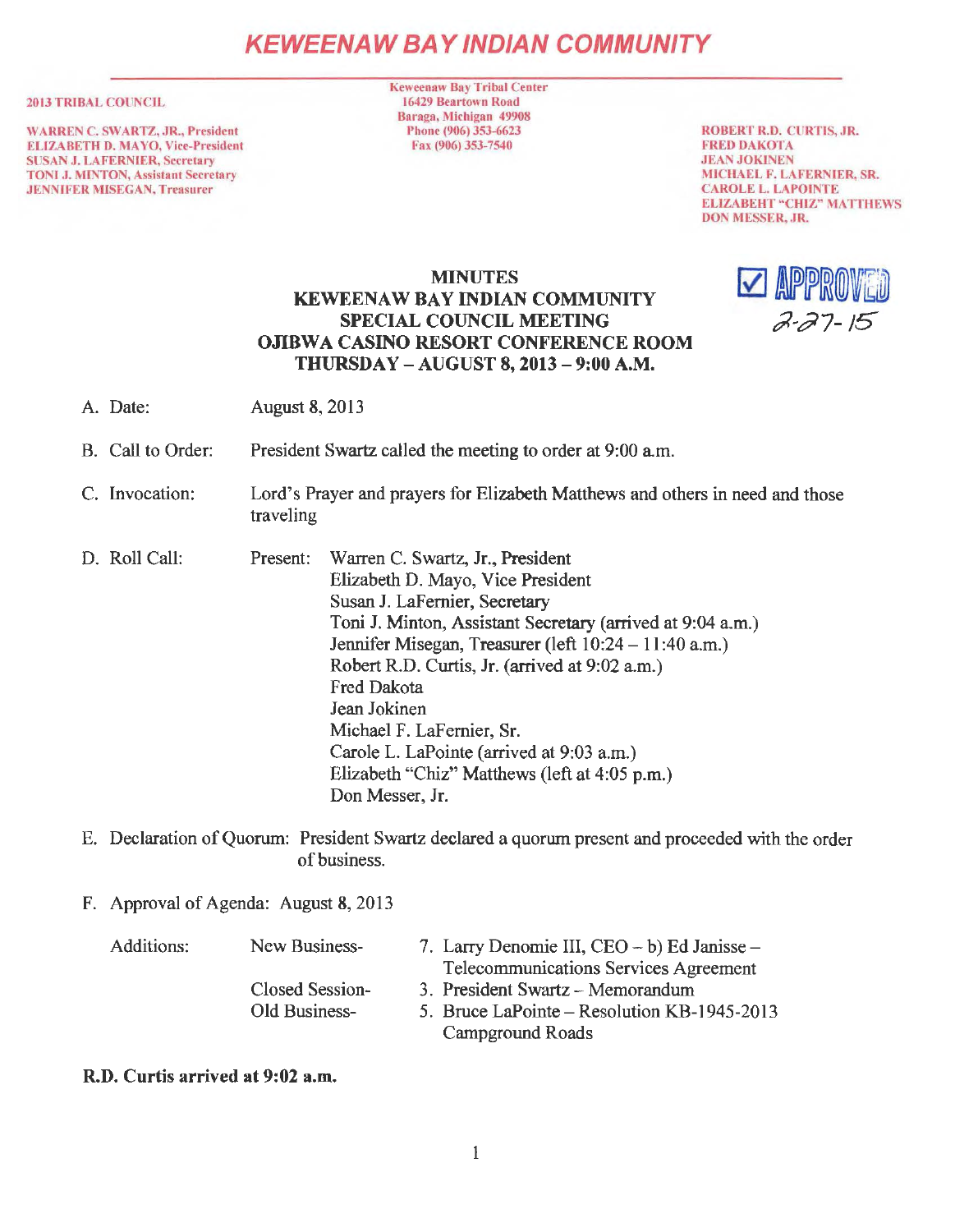MOTION MADE BY FRED DAKOTA TO APPROVE THE AGENDA WITH THE CHANGES. SUPPORTED BY MICHAEL F. LAFERNIER, SR. NINE IN FAVOR (Elizabeth D. Mayo, Susan J. LaFernier, Jennifer Misegan, Robert R.D. Curtis, Jr., Fred Dakota, Jean Jokinen, Michael F. LaFernier, Sr., Elizabeth "Chiz" Matthews, Don Messer, Jr.), OPPOSED - 0, ABSTAINING - 0, TWO ABSENT (Toni J. Minton, Carole L. LaPointe), MOTION CARRIED.

G. For Your Information:

- 1. CSBG Plan/Guidelines from Janice Halverson, CAP Director (not in packet)
- H. Recognize Scheduled Delegation/Individuals:

# Carole LaPointe arrived at 9:03 a.m.

1. Vienna Chapin, Marketing Social Media Chair of Parade of Nations (not present)/Darnishia Slade - "Global Variation in One Location" Parade of Nations on September 14, 2013 - Invite

# Toni Minton arrived at 9:04 a.m.

- I. New Business:
	- 1. Jennifer Misegan, Treasurer- Burial Program Funds and Burial Fund Analysis 2010-2013 (regarding George Curtis Casket Costs)

MOTION MADE BY JEAN JOKINEN TO APPROVE A DONATION IN THE AMOUNT OF \$3,992.00 FOR THE CURTIS FAMILY FOR FUNERAL EXPENSES. SUPPORTED BY ELIZABETH "CHIZ" MATTHEWS. FOUR IN FAVOR (Robert R.D. Curtis, Jr., Jean Jokinen, Elizabeth "Chiz" Matthews, Don Messer, Jr.), SEVEN OPPOSED (Elizabeth D. Mayo, Susan J. LaFernier, Toni J. Minton, Jennifer Misegan, Fred Dakota, Michael F. LaFernier, Sr., Carole L. LaPointe), ABSTAINING - 0, ABSENT-0, MOTION DEFEATED.

MOTION MADE BY TONI J. MINTON TO PAY THE DIFFERENCE BETWEEN A REGULAR SIZE CASKET AND AN EXTRA LARGE CASKET. SUPPORTED BY CAROLE L. LAPOINTE. ALL IN FAVOR (Elizabeth D. Mayo, Susan J. LaFernier, Toni J. Minton, Jennifer Misegan, Robert R.D. Curtis, Jr., Fred Dakota, Jean Jokinen, Michael F. LaFernier, Sr., Carole L. LaPointe, Elizabeth "Chiz" Matthews, Don Messer, Jr.), OPPOSED - O, ABSTAINING - 0, ABSENT - 0, MOTION CARRIED.

Jennifer Misegan will contact the funeral home and request the price difference.

### Break: 9:32 - 9:45 a.m.

[Recognize Scheduled Delegation/Individuals]

2. Tonya Swenor/Gregg Huohle, Lake Superior Partnership/Lori Sherman, NRD Director - Natural Resources Department-KBIC Summer Youth Crew Power Point Presentation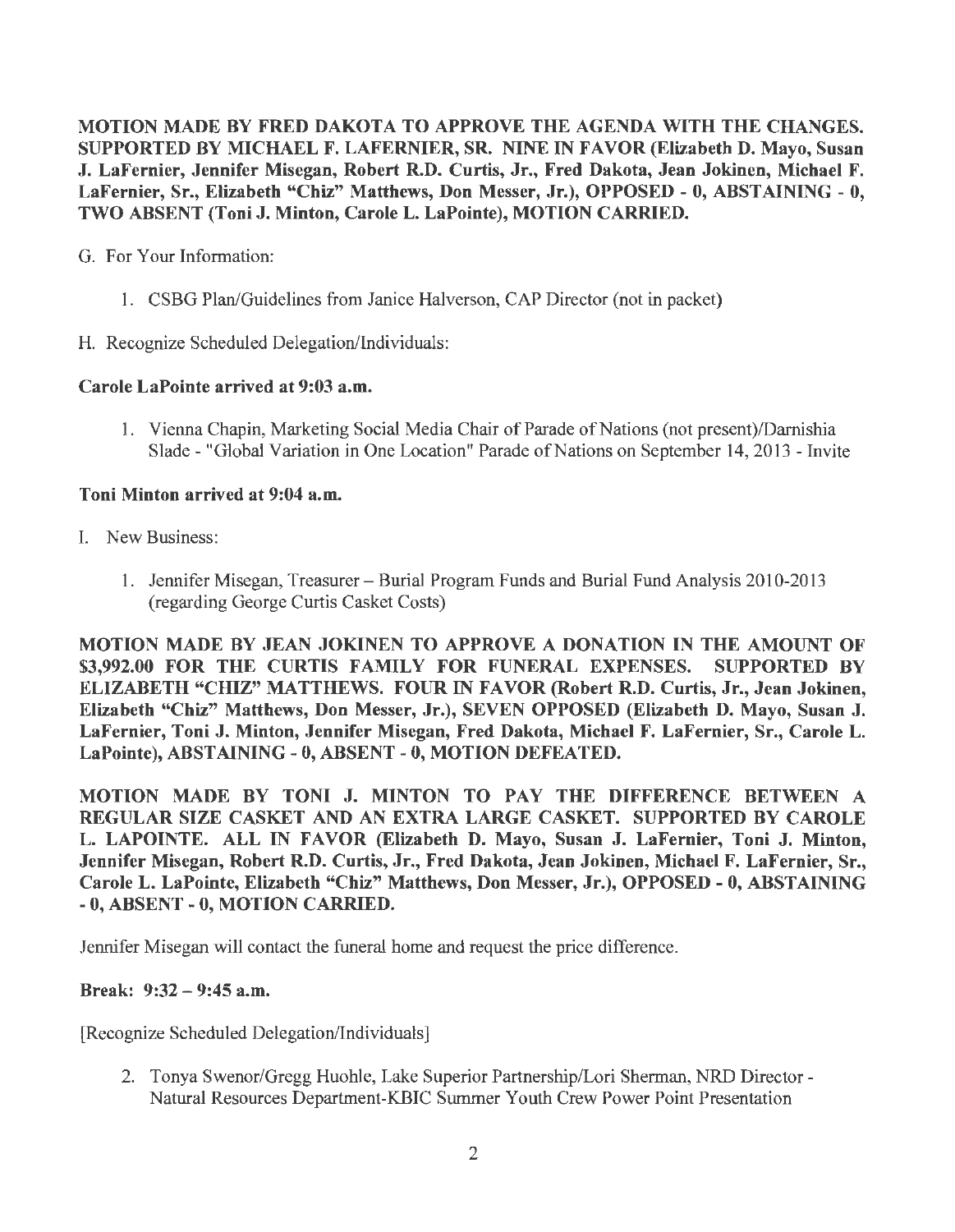Present: Isaac Ekdahl, Freddy Dakota, Toriana Rasanen, Sean Spruce, Cody Clement

The Youth group discussed their summer work projects which consisted of recognizing the Purple Loosestrife invasive species and others and the use of Water Lily Beetles to control them, sea lamprey traps to estimate population, the study of fruit flies, composting as an organic fertilizer, Eagle Rock and risks of mining, Sand Point and planting native plant species, and fish stocking for the Kids Fishing Derby.

- J. Closed Session:
	- 1. Building Inspector Interviews (3)
	- 2. David Haataja, Casinos General Manager/Dale Shalifoe, Baraga Casino Assistant General Manager/Francis LaPointe, CFO - Enterprise Financials - Rescheduled
	- 3. President Swartz-Memorandum (Paul Smith)

MOTION MADE BY MICHAEL F. LAFERNIER, SR. TO GO INTO CLOSED SESSION AT 10:21 A.M. SUPPORTED BY ELIZABETH "CHIZ" MATTHEWS. SEVEN IN FAVOR (Susan J. LaFernier, Toni J. Minton, Jennifer Misegan, Robert R.D. Curtis, Jr., Michael F. LaFernier, Sr., Carole L. LaPointe, Elizabeth "Chiz" Matthews), FOUR OPPOSED (Elizabeth D. Mayo, Fred Dakota, Jean Jokinen, Don Messer, Jr.}, ABSTAINING - 0, ABSENT - 0, MOTION CARRIED.

Break: 10:22 - 10:33 a.m.

MOTION MADE BY MICHAEL F. LAFERNIER, SR. TO GO INTO OPEN SESSION AT 11:49 A.M. SUPPORTED BY ELIZABETH D. MA YO. ALL IN FAVOR (Elizabeth D. Mayo, Susan J. LaFernier, Toni J. Minton, Jennifer Misegan, Robert R.D. Curtis, Jr., Fred Dakota, Jean Jokinen, Michael F. LaFernier, Sr., Carole L. LaPointe, Elizabeth "Chiz" Matthews, Don Messer, Jr.), OPPOSED - 0, ABSTAINING - 0, ABSENT - 0, MOTION CARRIED.

Lunch: 12:02-1:06 p.m.

- K. Old Business:
	- 1. Jennifer Misegan Request for Secretarial Election Board Appointees. Per 25 CFR Part 81, the Election Board shall consist of the officer in charge (Superintendent BJ.A.) and at least two or more Tribal representatives, usually from the Election Board.

# R.D. Curtis returned from lunch at 1:11 p.m.

The Council reviewed the current Election Board members. Jennifer will be available but will not serve as a Board member.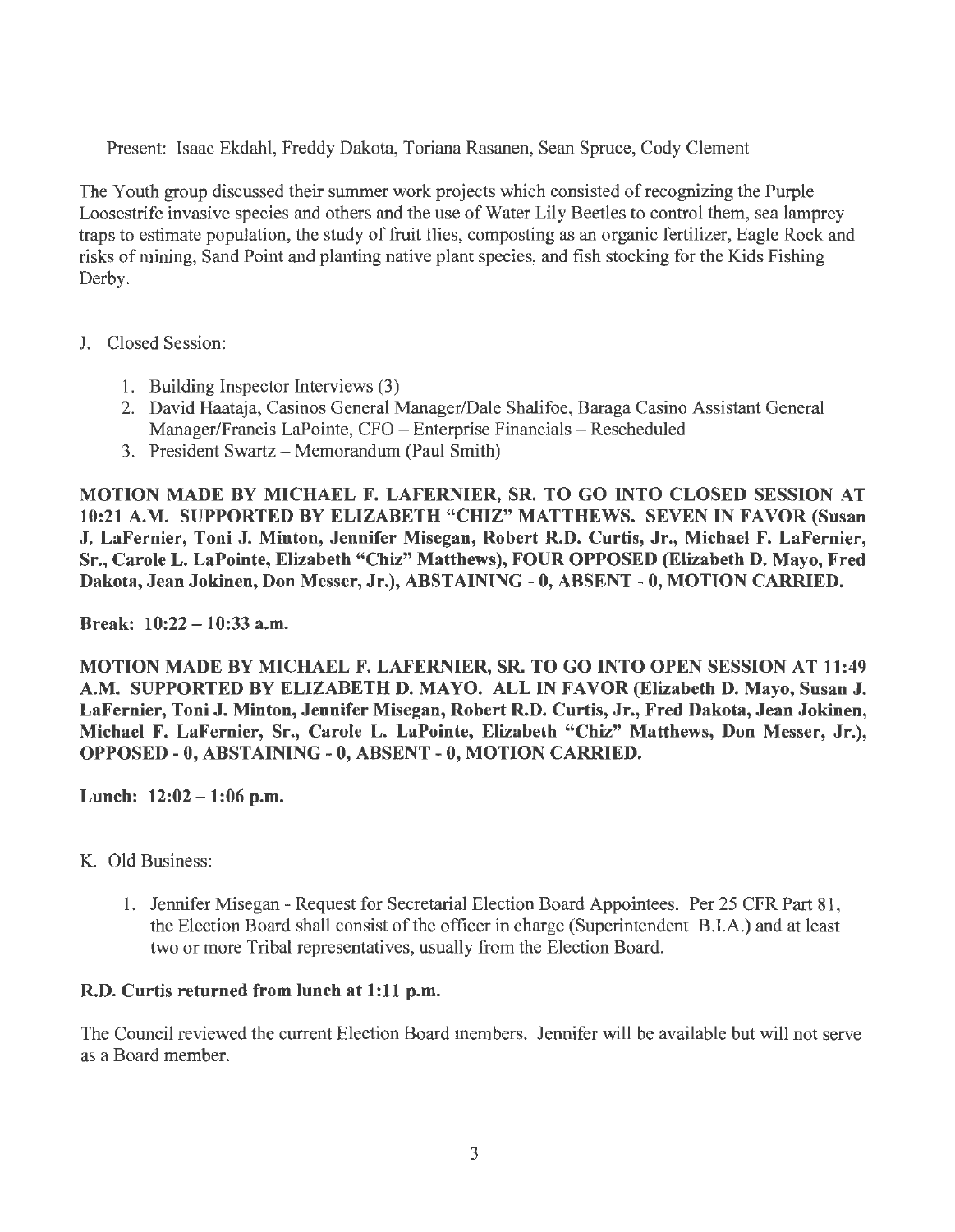MOTION MADE BY ELIZABETH D. MA YO TO APPOINT GRETCHEN EMERY, DIANA CHAUDIER, PEGGY LOONSFOOT, JEANNE KAUPPILA, AND KIM KLOPSTEIN TO THE SECRETARIAL ELECTION BOARD. SUPPORTED BY JENNIFER MISEGAN. ALL IN FAVOR (Elizabeth D. Mayo, Susan J. LaFernier, Toni J. Minton, Jennifer Misegan, Robert R.D. Curtis, Jr., Fred Dakota, Jean Jokinen, Michael F. LaFernier, Sr., Carole L. LaPointe, Elizabeth "Chiz" Matthews, Don Messer, Jr.), OPPOSED - 0, ABSTAINING - 0, ABSENT - 0, MOTION CARRIED.

2. Bruce LaPointe, Projects Manager/Jason Ayres, Realty Officer – Resolution KB-1945-2013 Campground Roads

MOTION MADE BY JEAN JOKINEN TO KEEP THE DESIGN AS IS AND MOVE FORWARD TO APPROVE RESOLUTION KB-1945-2013 CAMPGROUND RIGHT OF WAY. SUPPORTED BY ELIZABETH "CHIZ" MATTHEWS. SIX IN FAVOR (Robert R.D. Curtis, Jr., Jean Jokinen, Michael F. LaFernier, Sr., Carole L. LaPointe, Elizabeth "Chiz" Matthews, Don Messer, Jr.), FIVE OPPOSED (Elizabeth D. Mayo, Susan J. LaFernier, Toni J. Minton, Jennifer Misegan, Fred Dakota,), ABSTAINING - 0, ABSENT-0, MOTION CARRIED.

MOTION MADE BY ELIZABETH D. MA YO TO MAKE A CHANGE ORDER TO THE CONTRACT WHICH WILL CONSIST OF NO DEVELOPING ON THE RIGHT OF WAY. SUPPORTED BY JENNIFER MISEGAN. (Motion withdrawn)

MOTION MADE BY ELIZABETH D. MAYO TO NOT PAVE BY THE FISHING MEMORIAL AND REMOVE THE NORTH SIDE OF THE LOOP RUNNING ALONGSIDE THE EXISTING MARINA. SUPPORTED BY JENNIFER MISEGAN. NINE IN FAVOR (Elizabeth D. Mayo, Susan J. LaFernier, Toni J. Minton, Jennifer Misegan, Robert R.D. Curtis, Jr., Fred Dakota, Michael F. LaFernier, Sr., Carole L. LaPointe, Don Messer, Jr.), TWO OPPOSED (Jean Jokinen, Elizabeth "Chiz" Matthews), ABSTAINING- 0, ABSENT-0, MOTION CARRIED.

- 3. President Swartz Tribal Attorney Job Description Review- Rescheduled
- 4. Larry Denomie III, CEO BC/BS Tier III Plan Rescheduled

[New Business]

2. Jason Ayres, Realty Officer- Resolution KB-1947-2013 Diana L. Chaudier and Jason R. Chaudier Modification of Residential Lease (increase the size from .57 acres to .66 acres)

MOTION MADE BY ELIZABETH D. MAYO TO APPROVE RESOLUTION KB-1947-2013 DIANA CHAUDIER MODIFICATION OF LEASE. SUPPORTED BY SUSAN J. LAFERNIER. ALL IN FAVOR (Elizabeth D. Mayo, Susan J. LaFernier, Toni J. Minton, Jennifer Misegan, Robert R.D. Curtis, Jr., Fred Dakota, Jean Jokinen, Michael F. LaFernier, Sr., Carole L. LaPointe, Elizabeth "Chiz" Matthews, Don Messer, Jr.), OPPOSED - 0, ABSTAINING - 0, ABSENT - O, MOTION CARRIED.

3. Gary Loonsfoot, Jr., Director of Cultural Resources/Liz Sherman/Dan Connor/Rodney Loonsfoot, Powwow Committee- Powwow Report 2013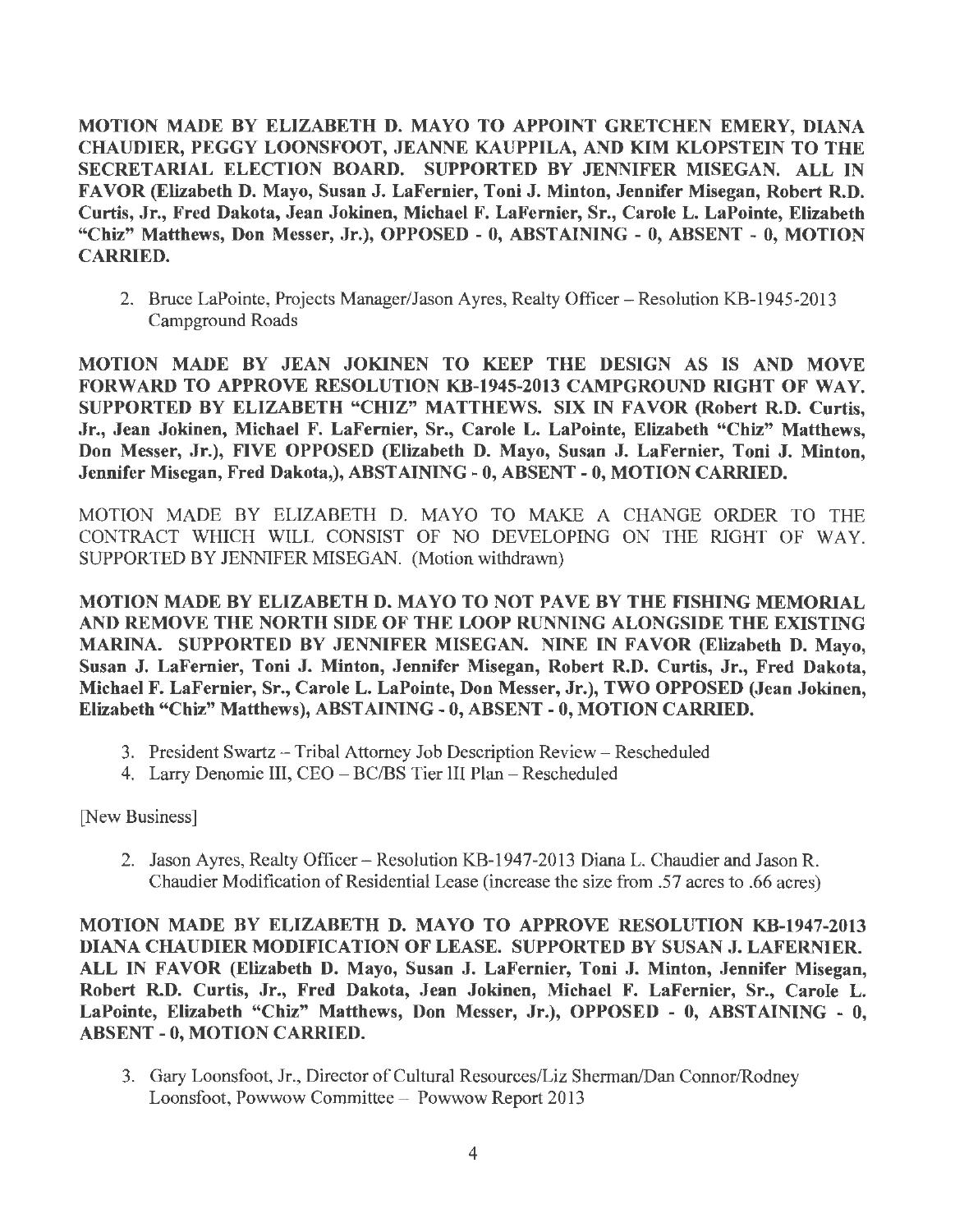A discussion was held on the weather conditions for the powwow and moving the location to the L' Anse Meadowbrook Arena. A complaint letter was received by one of the vendors requesting a full refund for the vendor fee.

Another topic of discussion was the use of Eagle whistles. The Powwow Committee was instructed to post that the whistles are prohibited on the flyer for next year.

There was also a Veteran concern that will be discussed in Closed Session.

MOTION MADE BY CAROLE L. LAPOINTE TO APPROVE A FULL REFUND TO ALL OF THE VENDORS. SUPPORTED BY ROBERT R.D. CURTIS, JR. EIGHT IN FAVOR (Elizabeth D. Mayo, Susan J. LaFernier, Robert R.D. Curtis, Jr., Fred Dakota, Jean Jokinen, Michael F. LaFernier, Sr., Carole L. LaPointe, Elizabeth "Chiz" Matthews), THREE OPPOSED (Toni J. Minton, Jennifer Misegan, Don Messer, Jr.), ABSTAINING - 0, ABSENT - 0, MOTION CARRIED.

Toni Minton stated her opposition: She feels the vendors were able to sell all of Friday and most of Saturday and they understand the weather is a risk.

#### Break: 2:39 - 2:51 p.m.

4. Charles Brumleve, Mining Specialist/Carol MacLennan, MTU Professor/Jessica Koski, NRD Mining Technical Assistant - Torch Lake Update and Letter of Support for the GLRI Grant with other Community groups in the Keweenaw area.

MOTION MADE BY FRED DAKOTA TO APPROVE A LETTER OF SUPPORT FOR THE GRANT APPLICATION FOR THE TORCH LAKE CLEAN UP. SUPPORTED BY CAROLE L. LAPOINTE. ALL IN FAVOR (Elizabeth D. Mayo, Susan J. LaFernier, Toni J. Minton, Jennifer Misegan, Robert R.D. Curtis, Jr., Fred Dakota, Jean Jokinen, Michael F. LaFernier, Sr., Carole L. LaPointe, Elizabeth "Chiz" Matthews, Don Messer, Jr.), OPPOSED - 0, ABSTAINING - 0, ABSENT - 0, MOTION CARRIED.

Jeffery Loman stated to add the site needs to be cleaned up immediately. (Directed to the EPA)

5. Nikki Reenders-Arens, Youth Programs Coordinator (not present)/Larry Denomie III, CEO - Checker Transport Services Agreement (for the Summer Youth Trip August 17-20 for a Minnesota Twins Game)

MOTION MADE BY ELIZABETH D. MA YO TO APPROVE THE TWO TIER SERVICES AGREEMENT WITH CHECKER TRANSPORT. SUPPORTED BY CAROLE L. LAPOINTE. TEN IN FAVOR (Elizabeth D. Mayo, Susan J. LaFernier, Toni J. Minton, Jennifer Misegan, Robert R.D. Curtis, Jr., Fred Dakota, Michael F. LaFernier, Sr., Carole L. LaPointe, Elizabeth "Chiz" Matthews, Don Messer, Jr.), ONE OPPOSED (Jean Jokinen), ABSTAINING - 0, ABSENT - 0, MOTION CARRIED.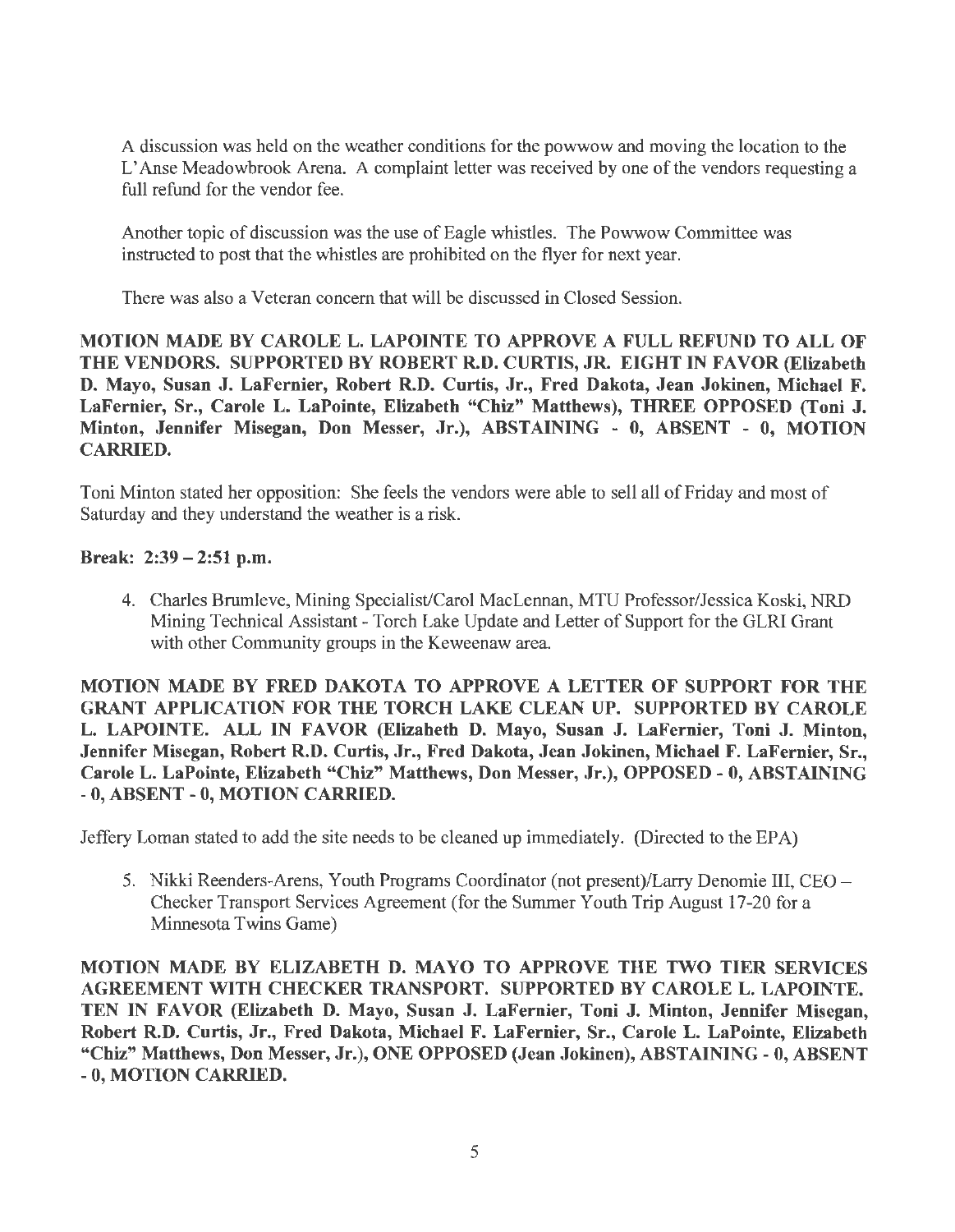Jean Jokinen stated her opposition: She feels the kids should do something more cultural.

6. Lindy Grell, Tribal Attorney (not present) - Pete Morin (present) Fireworks Permit Application Renewal for one year

MOTION MADE BY ELIZABETH D. MAYO TO APPROVE THE FIREWORKS PERMIT FOR PETE MORIN. SUPPORTED BY DON MESSER, JR. ALL IN FAVOR (Elizabeth D. Mayo, Susan J. LaFernier, Toni J. Minton, Jennifer Misegan, Robert R.D. Curtis, Jr., Fred Dakota, Jean Jokinen, Michael F. LaFernier, Sr., Carole L. LaPointe, Elizabeth "Chiz" Matthews, Don Messer, Jr.), OPPOSED-0, ABSTAINING-0, ABSENT-0, MOTION CARRIED.

President Swartz requested Pete Morin renew his License before the expiration date of June 22, 2014 next year.

- 7. Larry Denomie III, CEO
	- a) Weekly Update
	- b) Ed Janisse (not present) Range Telecommunications Tier II Services Agreement for \$4,125.64 to be in compliance with the FCC with the tower in Herman

MOTION MADE BY ELIZABETH D. MA YO TO APPROVE THE RANGE TELECOMMUNICATIONS SERVICES AGREEMENT. SUPPORTED BY TONI J. MINTON. TEN IN FAVOR (Elizabeth D. Mayo, Susan J. LaFernier, Toni J. Minton, Jennifer Misegan, Fred Dakota, Jean Jokinen, Michael F. LaFernier, Sr., Carole L. LaPointe, Elizabeth "Chiz" Matthews, Don Messer, Jr.), OPPOSED - 0, ONE ABSTAINING (Robert R.D. Curtis, Jr.), ABSENT - O, MOTION CARRIED.

[Old Business]

5. George Decota, Director of Fire Management- Recommendation on a Cooperative Agreement with the BIA and Baraga Fire Department. There is not an agreement to review yet.

Discussion: The CEO denied George to go on Fire duty and a discussion was held on reports that are due for the Fuels Management program and other crew members that can go in George's place. George stated that he will not be going on any further firefighting duty.

MOTION BY JEAN JOKINEN TO ALLOW GEORGE TO GO ON FIREFIGHTING SUPPORTED BY ROBERT R.D. CURTIS, JR.

President Swartz called the motion out of order (not on the agenda)

### Elizabeth Matthews left at 4:11 p.m.

It was suggested that another meeting be held to discuss his future firefighting and his director job duties.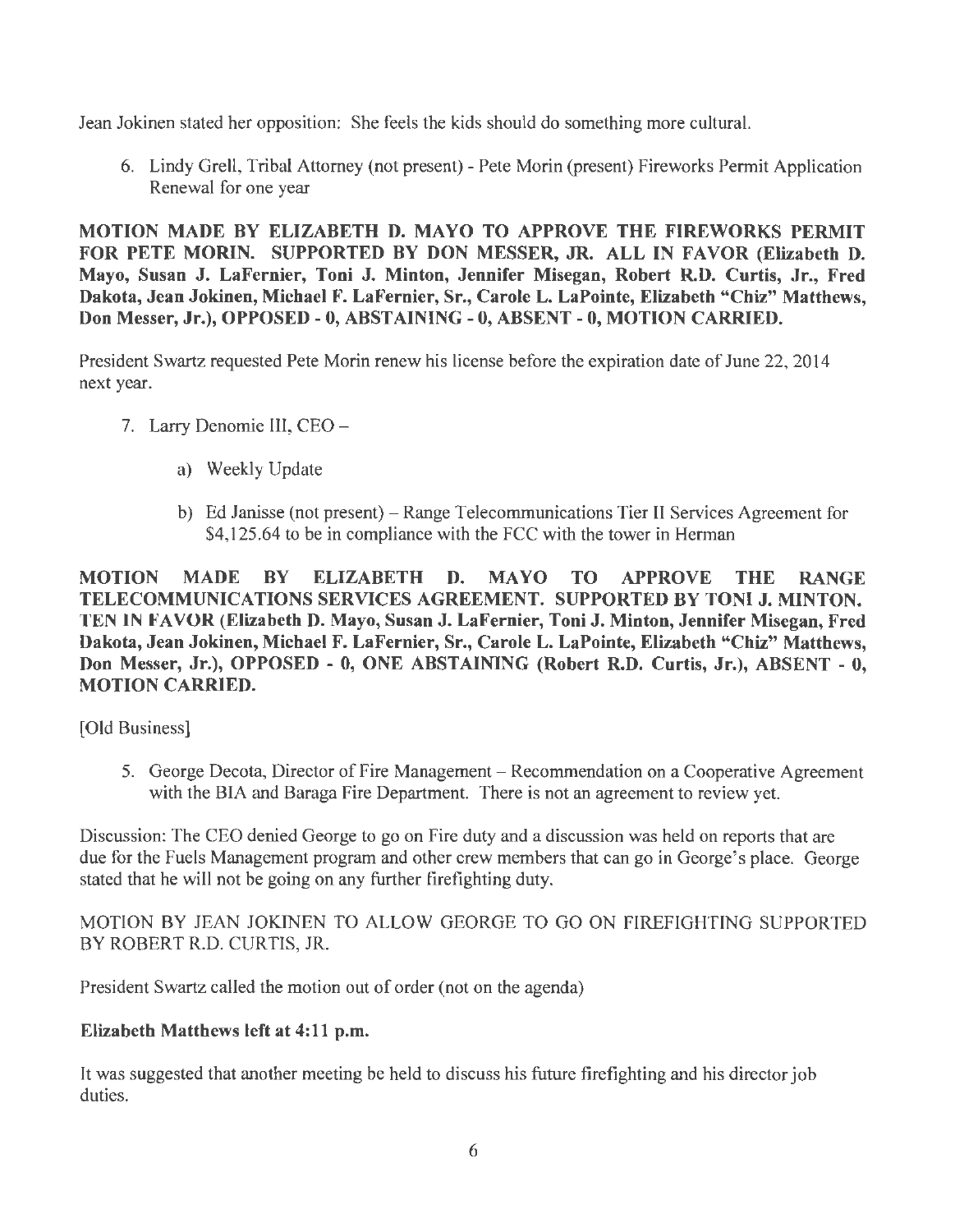L. Adjournment:

MOTION MADE BY FRED DAKOTA TO ADJOURN AT 4:16 P.M. SUPPORTED BY MICHAEL F. LAFERNIER, SR. TEN IN FAVOR (Elizabeth D. Mayo, Susan J. LaFernier, Toni J. Minton, Jennifer Misegan, Robert R.D. Curtis, Jr., Fred Dakota, Jean Jokinen, Michael F. LaFernier, Sr., Carole L. LaPointe, Don Messer, Jr.), OPPOSED - O, ABSTAINING - 0, ONE ABSENT (Elizabeth "Chiz" Matthews), MOTION CARRIED.

Respectfully submitted,

 $\gamma_{\text{0}}$ 

Peggy Loonsfoot Administrative Specialist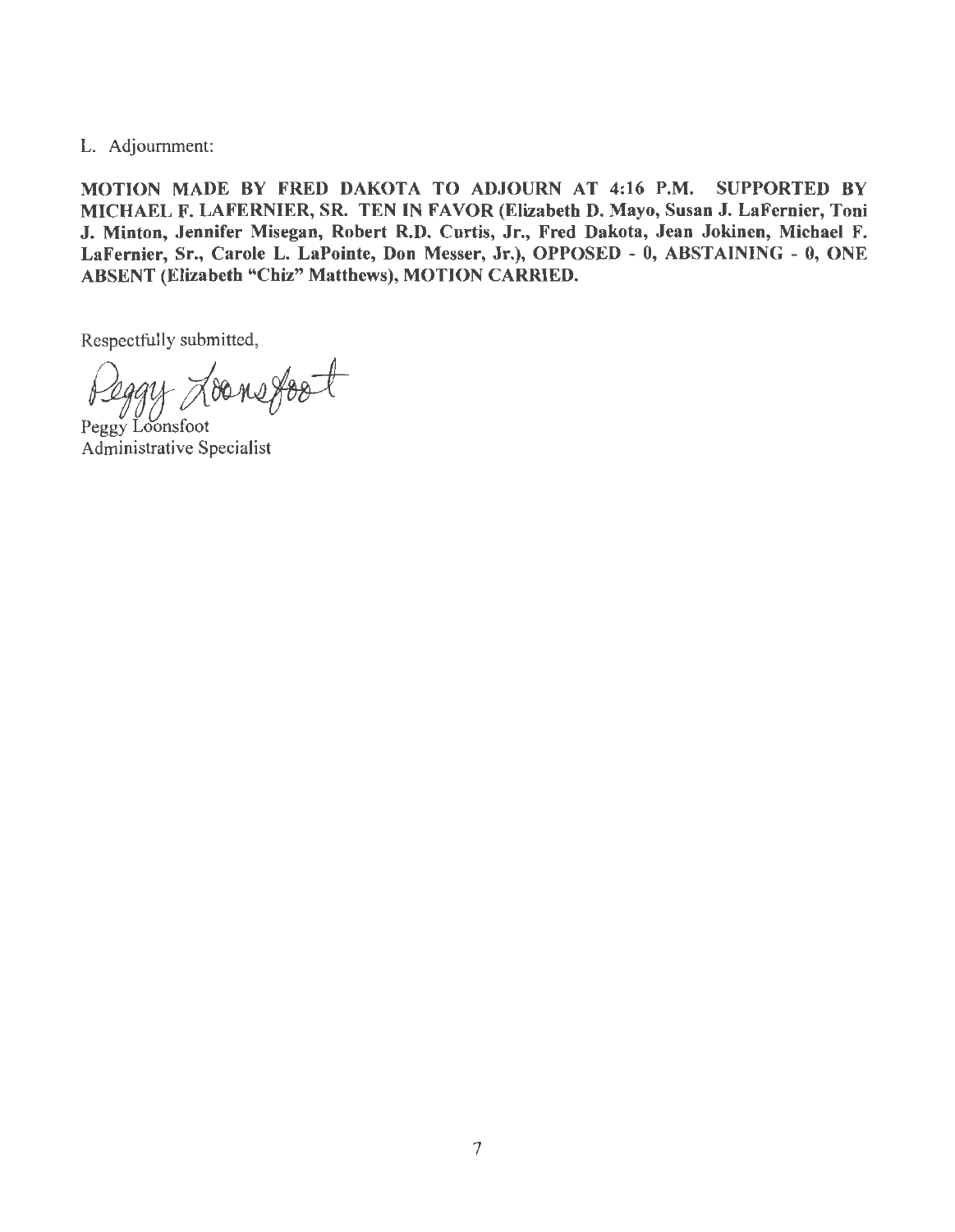#### AGENDA KEWEENAW BAY INDIAN COMMUNITY SPECIAL COUNCIL MEETING OJIBWA CASINO RESORT CONFERENCE ROOM THURSDAY - AUGUST 8, 2013 - 9:00 A.M.

- A. Date: August 8, 2013
- B. Call to Order:
- C. Invocation: Lord's Prayer
- D. Roll Call:
- \_Warren C. Swartz, Jr., President
	- \_Elizabeth D. Mayo, Vice President
	- \_Susan J. LaFernier, Secretary
	- \_Toni J. Minton, Assistant Secretary
	- \_Jennifer Misegan, Treasurer
	- \_Robert R.D. Curtis, Jr.
	- Fred Dakota
- \_Jean Jokinen
- \_Michael F. LaFernier, Sr.
- Carole L. LaPointe
- Elizabeth "Chiz" Matthews
- Don Messer, Jr.
- E. Declaration of Quorum:
- F. Approval of Agenda: August 8, 2013
- G. For Your Information:
	- I. CSBG Plan/Guidelines from Janice Halverson, CAP Director
- H. Recognize Scheduled Delegation/Individuals:
	- I. Vienna Chapin, Marketing/Social Media Chair of Parade of Nations/Damishia Slade "Global Variation in One Location" Parade of Nations on September 14, 2013
	- 2. Lori Sherman, NRD Director- Natural Resources Department Summer Youth Crew Presentation
- I. Old Business:
	- 1. George Decota, Director of Fire Management Recommendation on a Cooperative Agreement with the BIA and Baraga Fire Department
	- 2. President Swartz Tribal Attorney Job Description Review
	- 3. Larry Denomie III, CEO BC/BS Tier III Plan